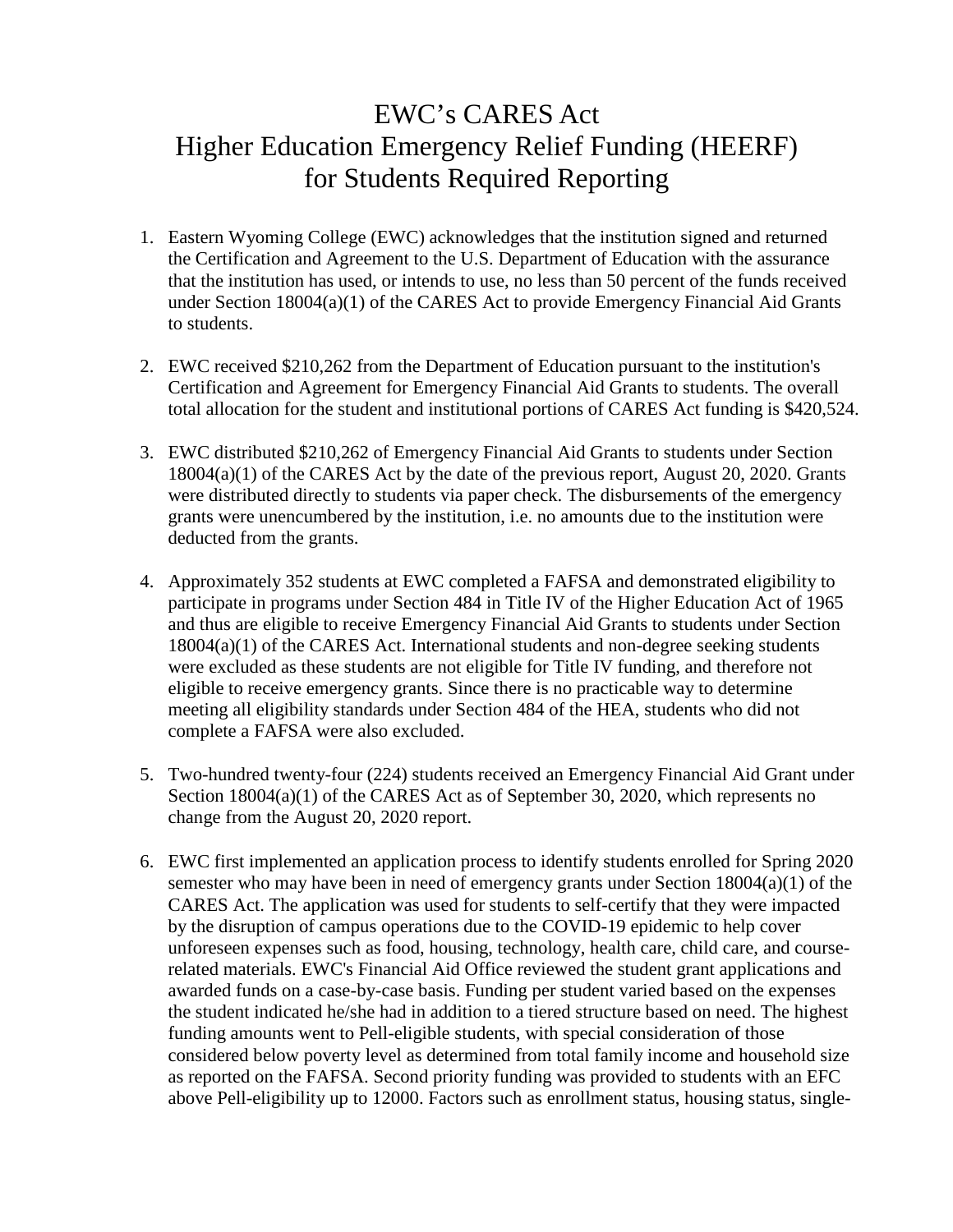parent status, and other extenuating factors were also considered. EWC established a minimum award level of \$250 and a maximum initial grant amount of \$1,500 per student in an effort to distribute the grant funds as widely as possible to students in need of emergency funds; grants in excess of the maximum required supporting documentation and were allowed only as funds were available. EWC's average grant amount per student as of the August 20, 2020 report was approximately \$939.

In May 2020, EWC determined it needed a second approach to distributing funds based on low application submittal and student reports of not receiving emails about the availability of CARES funds and/or being unaware of other marketing campaigns. Some students were also confused about how to apply or criteria for receiving the award. The Financial Aid Office initiated Phase Two of HEERF fund delivery by re-evaluating all Pell eligible students enrolled Spring 2020 who were impacted by campus closures; a third phase of block grants was completed for other TIV-aid eligible students with an EFC up to 15000 with the remaining funds, saving approximately 10% of the total allocation for additional applications and students with remaining need. The remainder was spent in August for students completing applications and for eligible gunsmithing students who had to return to campus early for an additional two weeks of class to complete their Spring 2020 term.

Grants were awarded to eligible students following the U.S. Department of Education's guidance: [https://www2.ed.gov/about/offices/list/ope/heerfstudentfaqs.pdf.](https://www2.ed.gov/about/offices/list/ope/heerfstudentfaqs.pdf) Only students who are or could be eligible to participate in programs under Section 484 in Title IV of the Higher Education Act of 1965, as amended (HEA), may receive emergency financial aid grants. The criteria to participate in programs under Section 484 of the HEA include but are not limited to the following: U.S. citizenship or eligible noncitizen; a valid Social Security number; registration with Selective Service (if the student is male); and a high school diploma, GED, or completion of high school in an approved homeschool setting.

7. Information, directions, and guidance provided by EWC to students concerning the Emergency Financial Aid Grants can be found on EWC's Emergency CARES Grant web page which includes the link to the electronic application: [https://ewc.wy.edu/future](https://ewc.wy.edu/future-students/financial-aid/cares-act-higher-education-emergency-relief-fund/)[students/financial-aid/cares-act-higher-education-emergency-relief-fund/.](https://ewc.wy.edu/future-students/financial-aid/cares-act-higher-education-emergency-relief-fund/) A link to this grant page is also listed on our general COVID-19 Information page: <https://ewc.wy.edu/alerts/>

The information provided includes eligibility criteria and guidance that the grants must be used to cover expenses related to the disruption of campus operations due to the coronavirus that have impacted a student's educational experience, and includes a list of allowable expenses.

Students were notified and provided information about the CARES Act Emergency Funds via their student email, notifications via Canvas, PSAs, through advisors, and online. The instructions given to students are online via EWC's main CARES Act Emergency Funding page and the application itself. Pell eligible students who had not applied within two weeks of the application's availability were also called by financial aid staff to inform them of the availability of the funds, eligibility requirements, and the process to apply. Students in Phase Two and Three of fund distribution were sent an explanatory sheet with the check, indicating that acceptance of the funds served as an acknowledgment that the student was